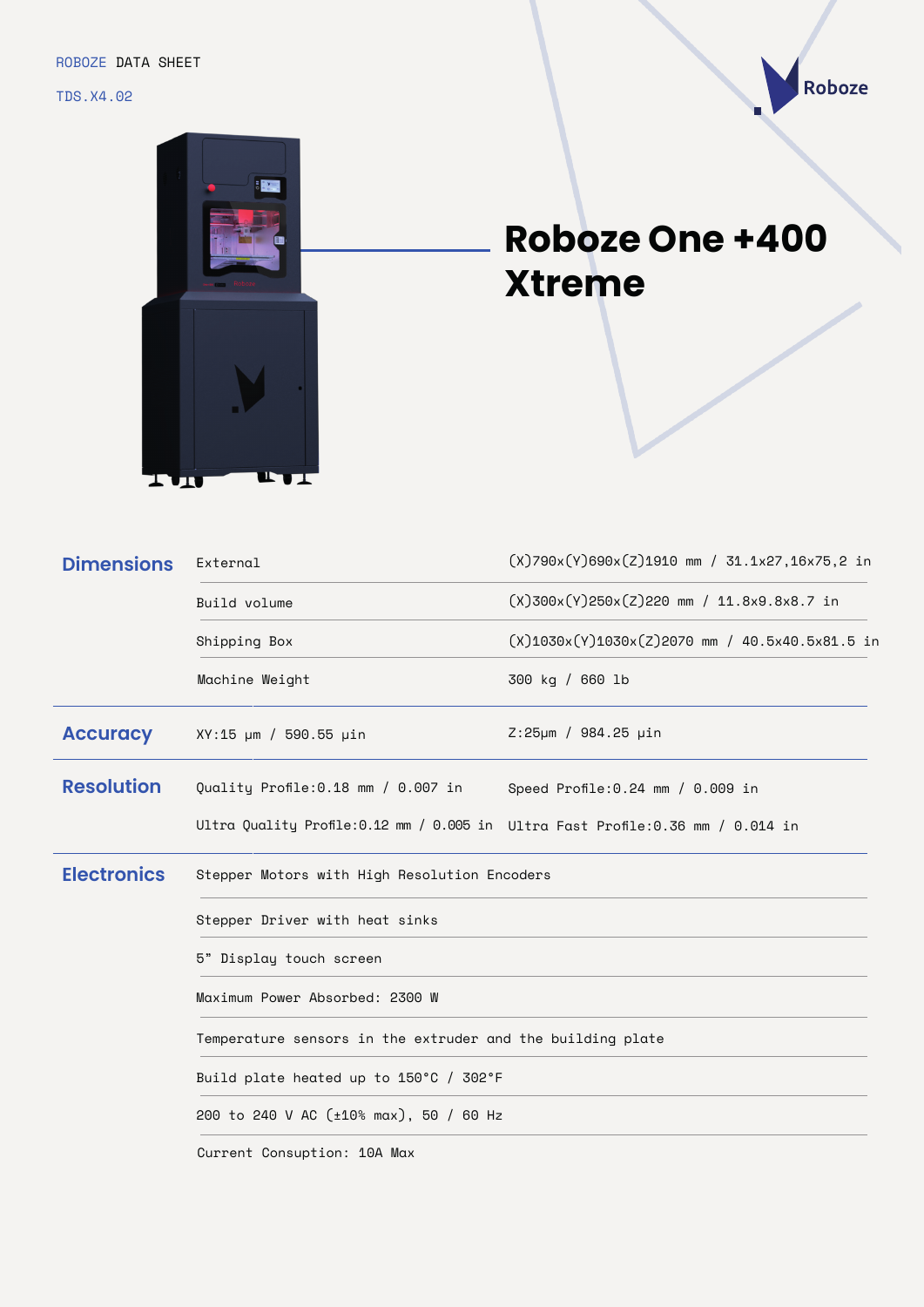TDS.X4.02

| <b>Materials</b>             | <b>PEEK</b>                                                                                              | FUNCTIONAL-NYLON | ULTRA-PLA |
|------------------------------|----------------------------------------------------------------------------------------------------------|------------------|-----------|
|                              | <b>CARBON PEEK</b>                                                                                       | STRONG-ABS       | ABS-ESD   |
|                              | <b>CARBON PA</b>                                                                                         | <b>PP</b>        | FLEX-TPU  |
| <b>Extruder</b><br>mechanics | High thermal efficiency extruder block with 1 extruder                                                   |                  |           |
|                              | Extrusion temperatu re up to 500°C / 932°F                                                               |                  |           |
|                              | Tip2-B - 0.4 mm / 0.016 in                                                                               |                  |           |
|                              | $Tip2-HA - 0.4 mm / 0.016 in$                                                                            |                  |           |
|                              | Tip3-HSA - 0.4 mm / 0.016 in (HVP)                                                                       |                  |           |
|                              | Compressed air cooling system for HVP extruder                                                           |                  |           |
| <b>General</b><br>mechanics  | Electro-galvanized steel frame and cover                                                                 |                  |           |
|                              | C50 hardened and chromed steel brass for X and Y supports                                                |                  |           |
|                              | High precision ball sleeves for X and Y linear motion                                                    |                  |           |
|                              | C7 ball screw nut seat with aluminum flexible spider shaft coupling to absorb<br>vibrations from Z motor |                  |           |
|                              | Mechatronic movement of X and Y axes with C5 hardened helical rack and pinion                            |                  |           |
|                              | Mobile components and aluminum supports from CNC mechanical precision machining                          |                  |           |
|                              | Vacuum system for the adhesion of the polymeric films                                                    |                  |           |
|                              | Build plate auto-levelling                                                                               |                  |           |
|                              | Integrated HT Dryer up to 120°C / 248°F with automatic filament loading                                  |                  |           |
|                              | Auxiliary pneumatic system                                                                               |                  |           |